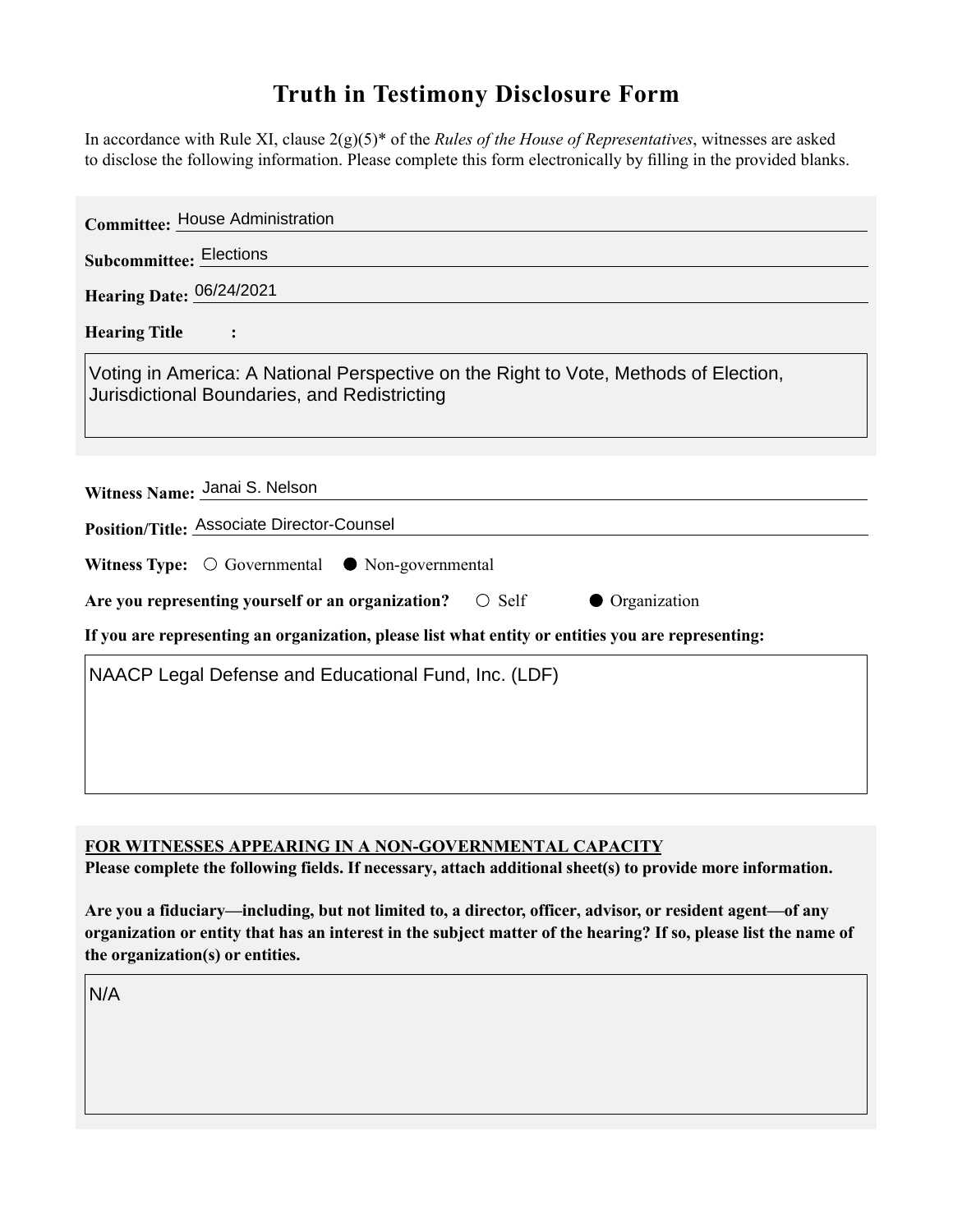**Please list any federal grants or contracts (including subgrants or subcontracts) related to the hearing's subject matter that you, the organization(s) you represent, or entities for which you serve as a fiduciary have received in the past thirty-six months from the date of the hearing. Include the source and amount of each grant or contract.** 

N/A

**Please list any contracts, grants, or payments originating with a foreign government and related to the hearing's subject that you, the organization(s) you represent, or entities for which you serve as a fiduciary have received in the past thirty-six months from the date of the hearing. Include the amount and country of origin of each contract or payment.** 

N/A

## **Please complete the following fields. If necessary, attach additional sheet(s) to provide more information.**

 $\exists$  I have attached a written statement of proposed testimony.

 $\subseteq$  I have attached my curriculum vitae or biography.

**\***Rule XI, clause 2(g)(5), of the U.S. House of Representatives provides:

(5)(A) Each committee shall, to the greatest extent practicable, require witnesses who appear before it to submit in advance written statements of proposed testimony and to limit their initial presentations to the committee to brief summaries thereof.

(B) In the case of a witness appearing in a non-governmental capacity, a written statement of proposed testimony shall include— (i) a curriculum vitae; (ii) a disclosure of any Federal grants or contracts, or contracts, grants, or payments originating with a foreign government, received during the past 36 months by the witness or by an entity represented by the witness and related to the subject matter of the hearing; and (iii) a disclosure of whether the witness is a fiduciary (including, but not limited to, a director, officer, advisor, or resident agent) of any organization or entity that has an interest in the subject matter of the hearing.

(C) The disclosure referred to in subdivision (B)(iii) shall include— (i) the amount and source of each Federal grant (or subgrant thereof) or contract (or subcontract thereof) related to the subject matter of the hearing; and (ii) the amount and country of origin of any payment or contract related to the subject matter of the hearing originating with a foreign government.

(D) Such statements, with appropriate redactions to protect the privacy or security of the witness, shall be made publicly available in electronic form 24 hours before the witness appears to the extent practicable, but not later than one day after the witness appears.

House Administration